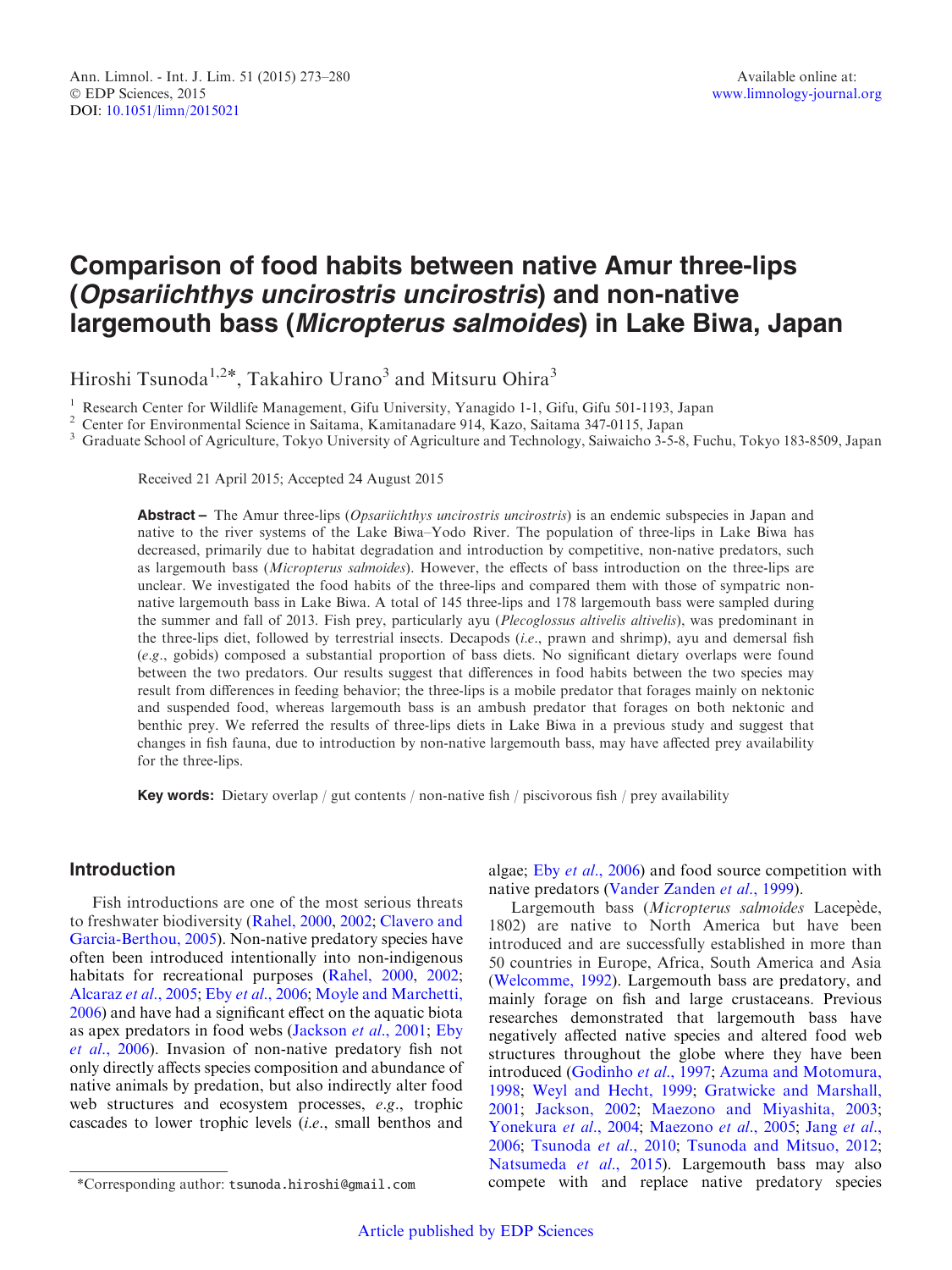(e.g., [Lorenzoni](#page-6-0) et al., 2002; [Bacheler](#page-5-0) et al., 2004; [Jang](#page-6-0) et al[., 2006\)](#page-6-0).

Largemouth bass has also been introduced into water bodies throughout Japan [\(Kiryu, 1992](#page-6-0)). The first introduction of largemouth bass into Lake Biwa, the largest ancient lake of Japan, was recorded in the 1970s ([Kiryu,](#page-6-0) [1992](#page-6-0)) and irruption of largemouth bass may be the main cause for the decline in Lake Biwa fishes, particularly in littoral cyprinid and gobid species [\(Maehata, 1993;](#page-6-0) [Nakai](#page-6-0) [and Hamabata, 2002\)](#page-6-0). In Lake Biwa, there is a native predatory fish, the Amur three-lips (Opsariichthys uncirostris Temminck and Schlegel, 1846; family Cyprinidae). The Amur three-lips, sometimes called piscivorous chub, ranges over East Asia in the Korean Peninsula; the Amur River, south of the Yangtze River and Hainan Island in China; and Honshu Island in Japan [\(Tanaka, 2001\)](#page-7-0). The subspecies, *O. u. uncirostris*, is endemic to Japan and native to the river systems of the Lake Biwa–Yodo River in the Kinki Region and Lake Mikata in Fukui Prefecture on Honshu. The Amur three-lips have been used by local people for traditional food and recreation ([Fujioka and](#page-6-0) [Maehata, 2012](#page-6-0); [Kawanabe](#page-6-0) et al., 2012). However, declines in the annual catch of three-lips in Lake Biwa have been a concern (see Appendix 1 in electronic-only material), and the Lake Mikata population may be extinct [\(MOE, 2010\)](#page-6-0). Thus, native three-lips are listed as a vulnerable species in the Red List of the Ministry of the Environment, Japan ([MOE, 2010\)](#page-6-0). The main reason for the decline of Lake Biwa three-lips is thought to be habitat degradation by alterations in the littoral zone and river improvements ([MOE, 2010;](#page-6-0) [Imamura, 2014](#page-6-0)). However, the introduction of competitive, non-native predatory fish species, such as largemouth bass, is another possible reason [\(MOE, 2010\)](#page-6-0). One study conducted a DNA analysis of bass feces and found proportionally higher consumption of three-lips juveniles by largemouth bass [\(Sugiura and Taguchi, 2011\)](#page-7-0); however, food resource competition between these two species has not been reported. Previous studies showed Amur three-lips and largemouth bass have similar diets (i.e., mainly consumed fish preys) in allopatric environ-ments in Japan (three-lips, [Tanaka, 1964;](#page-7-0) [Kurita](#page-6-0) et al., [2008](#page-6-0); [Sano, 2012](#page-7-0); largemouth bass, [Azuma and](#page-5-0) [Motomura, 1998;](#page-5-0) [Yodo and Kimura, 1998](#page-7-0); [Kuge](#page-6-0) et al., [2004](#page-6-0); [Tsunoda](#page-7-0) et al., 2009; [Sugiura and Taguchi, 2011;](#page-7-0) [Taguchi](#page-7-0) et al., 2014) and a stable isotope analysis indicated a similarity in those species trophic levels in Lake Biwa (Okuda et al[., 2012\)](#page-7-0). Therefore, largemouth bass could negatively affect the three-lips as a potential competitor for food resources, while no study has directly observed and compared the diets of the two species.

The present study is the first report of a food habit comparison between the Amur three-lips and largemouth bass in Lake Biwa. We compared food habits and estimated diet overlap of the two species by analyzing their gut contents. We also compared Amur three-lips food habits data to other food habits data collected before the introduction of largemouth bass in Lake Biwa to determine potential shift that may have occurred in the presence of a new predator.

# Materials and methods

#### Study area

Lake Biwa  $(34^{\circ}58' - 35^{\circ}30'N, 135^{\circ}51' - 136^{\circ}16'E)$  is located in Shiga Prefecture, the central part of Honshu, Japan ([Fig. 1\)](#page-2-0). Lake Biwa is the largest lake in Japan (ca.  $670 \text{ km}^2$  and  $103 \text{ m}$  in maximum depth) and is one of the most ancient lakes in the world, as it was formed about 4.5 million years ago ([Kawanabe](#page-6-0) et al., 2012). Numerous endemic species and a relatively high biodiversity are found in Lake Biwa; 46 indigenous fish species and subspecies occur there, of which 17 species/subspecies are endemic to the lake ([Maehata, 2012](#page-6-0)).

#### Field surveys

We sampled fish in the littoral zone  $(< 5$  m depth) between summer and early autumn (mid-July to early October 2013) as this period had the greatest potential for resource overlap between the two species [\(Sunaga, 1980;](#page-7-0) [Nakamura, 1992](#page-6-0)). Six sampling sites were established in the estuarine areas of rivers that flow into Lake Biwa ([Fig. 1\)](#page-2-0), which have mud, sand and/or gravel substrates and are partially covered with emergent  $(e.g., Phragmites)$ australis Trin. ex Steud.) and submergent aquatic plants (e.g., Potamogeton maackianus A. Been and Elodea nuttallii (Planch.) H. St. John). Fish were caught by lure angling throughout the study period, and cast nets (4.1-m diameter with 9.5-mm mesh and 4.7-m diameter with 12.5-mm mesh) were used in July and early August. Angling or cast netting for either species was not prohibited in Lake Biwa during the study season. However, because catch of several fish species  $(e.g., a$ yu, Plecoglossus altivelis altivelis Temminck and Schlegel, 1846) were restricted from mid-August to November by local fishery regulation, we sampled only by angling to avoiding bycatch of the restricted species. Fish were sampled by five researchers for 2 h at each site. The sampled fishes were killed immediately. The gut was injected with 10% formalin to fix the contents, and the fish were held on ice in situ. All samples were transported to the laboratory and frozen at  $-20$  °C until the dietary analysis.

#### Gut content analysis

Standard length (SL, mm) and body wet weight (BW, g) of each individual were recorded before the gut was removed. Gut contents were examined by sight or using a microscope  $(10 \times)$  and identified to the level of order, family, or species, if possible. The total wet weight (0.001 g) of each prey item in the gut was recorded, except nonfood material, such as plants, sand, gravel or plastic fishing lures.

For describing the proportion of a prey item in gut contents, we used the percent frequency of occurrence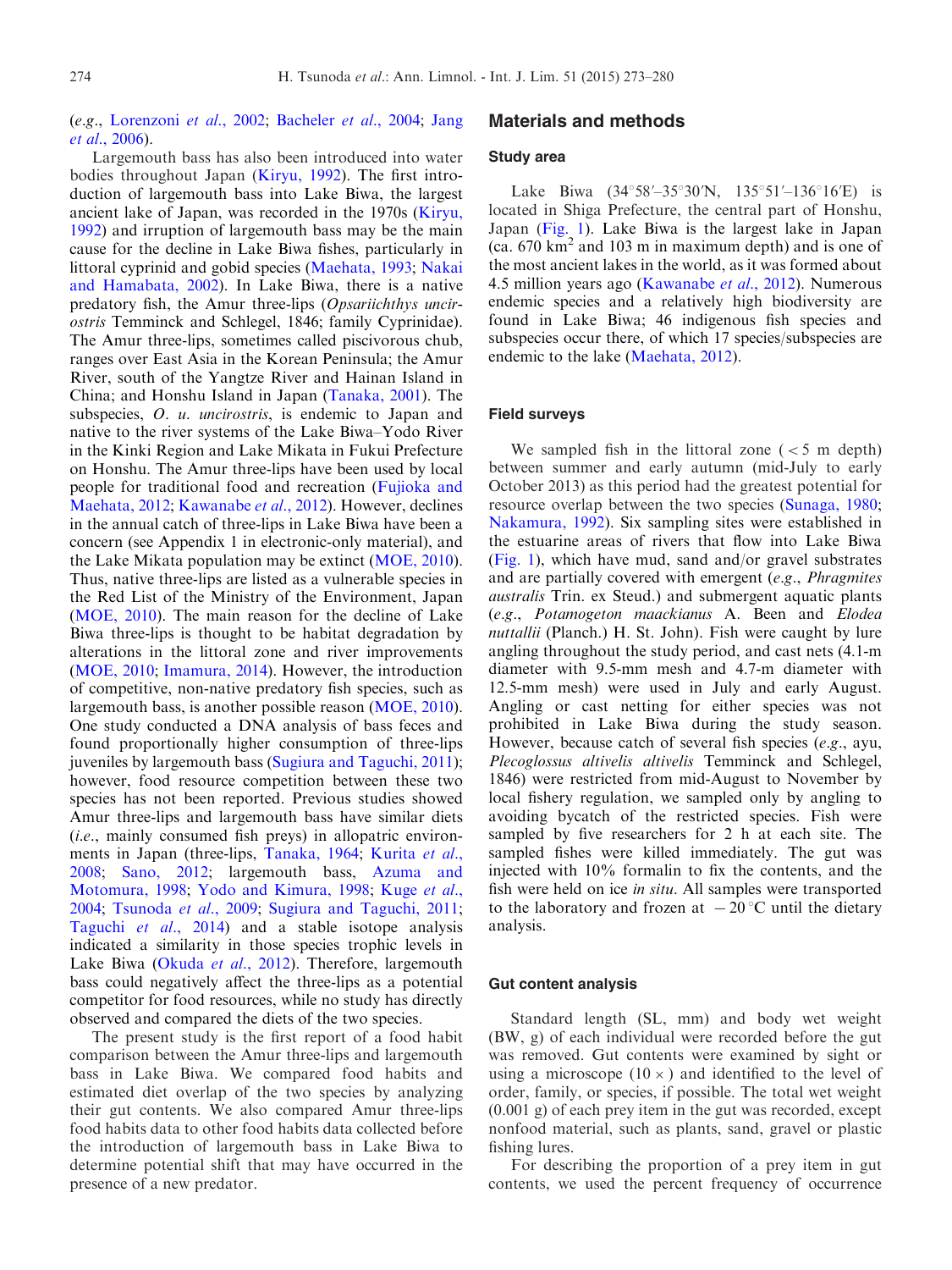<span id="page-2-0"></span>

Fig. 1. Lake Biwa and sampling site locations (solid circles; A–F).

(%F) and percent by prey weight (%W). We calculated  $\%$ F and  $\%$ W for each prey item as follows:

 $\%Fi =$ (number of guts containing a prey item i/ number of guts with any contents)  $\times 100$ ;

and

$$
\%Wi = (total weight of a prey item i/total weight of all prey items) \times 100.
$$

For the food habits analysis, we divided the samples into three body-size classes (small,  $\langle 120 \text{ mm SL}; \text{medium}, \rangle$  $120-180$  mm SL; and large,  $>180$  mm SL) to determine ontogenetic changes in food habits for both species. We used the age class size categories for the Amur three-lips, as reported previously for Lake Biwa ([Tanaka, 1964](#page-7-0)), to assess potential competitive effects of largemouth bass on Amur three-lips at different age classes. Both the Amur three-lips [\(Tanaka, 1964;](#page-7-0) [Sano, 2012\)](#page-7-0) and largemouth bass ([Olson, 1996](#page-7-0); [Garcia-Berthou, 2002\)](#page-6-0) show ontogenetic shifts in diet and change to piscivory at juvenile stage:  $1+$ year-classed fish (ca.  $>70$  mm SL) of the three-lips starts to prey on fishes ([Tanaka, 1964](#page-7-0)), while yearlings of largemouth bass start piscivory with 30–50 mm of body length ([Azuma and Motomura, 1998;](#page-5-0) [Yasuno](#page-7-0) et al., 2012; [Taguchi](#page-7-0) et al., 2014), indicating that two species may be potentially competitive after  $1+$  year. The sampled fishes were included within the size-classes in potentially piscivorous for both species (*i.e.*,  $>70$  mm SL for three-lips and  $>50$  mm for largemouth bass; see Fig. 2). For the analysis, we combined all monthly data because of short study period (i.e., 3 months) and small sample size (see Appendix 2).



Fig. 2. Size distributions of sampled native Amur three-lips (Opsariichthys uncirostris uncirostris (a); and non-native largemouth bass (Micropterus salmoides (b) in Lake Biwa.

#### Analysis of dietary overlap

Dietary overlap was determined using Schoener's index  $(\alpha;$  [Schoener, 1970\)](#page-7-0) and the null-model test ([Winemiller](#page-7-0) [and Pianka, 1990](#page-7-0)). Schoener's index is the most appropriate and commonly used method to assess overlap of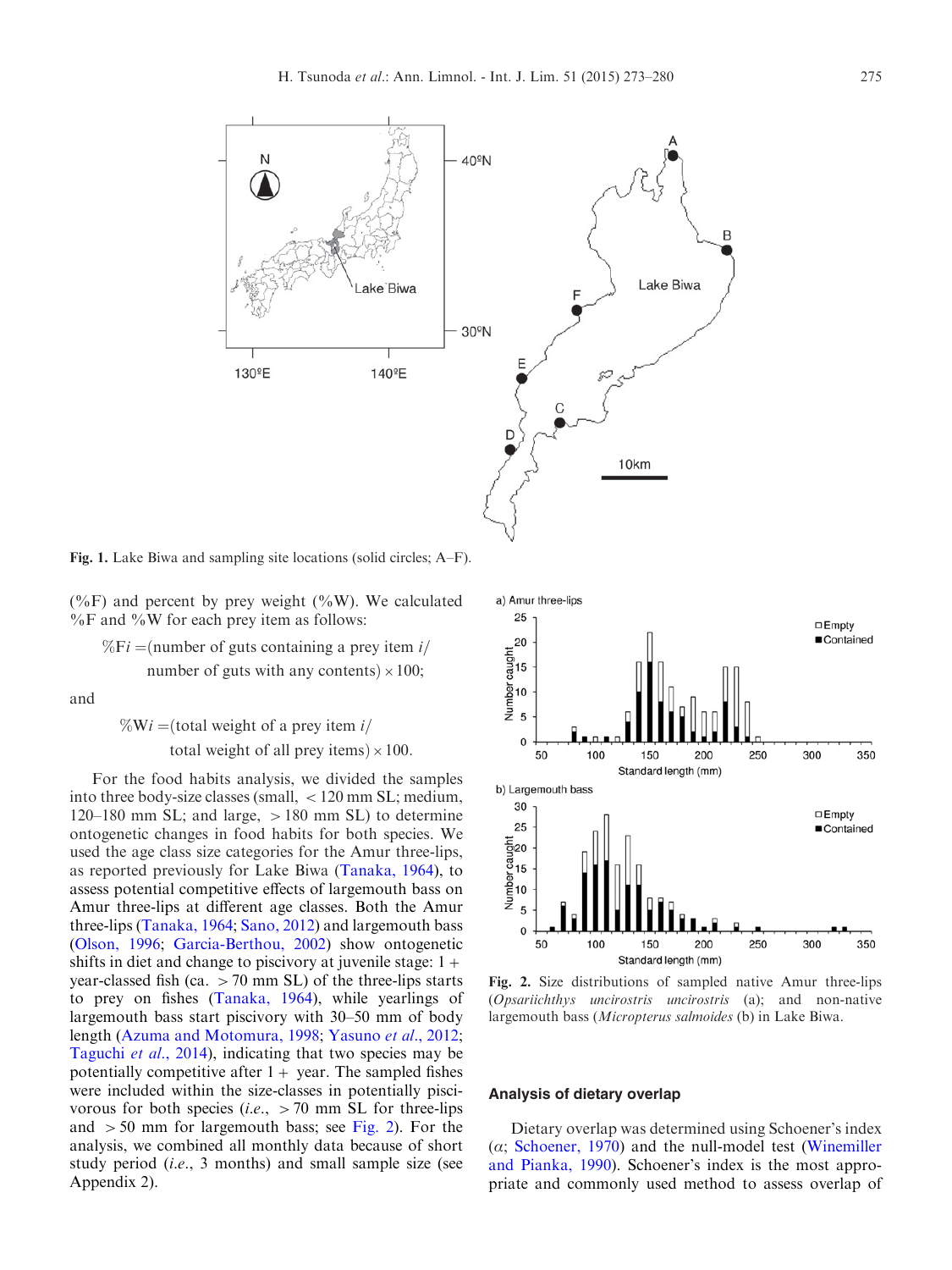

Fig. 3. Food habits comparisons in different size-classes between native Amur three-lips (Opsariichthys uncirostris uncirostris; ATL) and non-native largemouth bass (Micropterus salmoides; LMB) in Lake Biwa. %F and %W represent the percent frequency of occurrence and the percent by prey weight, respectively.

food habits [\(Wallace, 1981](#page-7-0)). The index was calculated as follows:

$$
\alpha = 1 - 0.5 \Big( \sum |ATLi - LMBi| \Big),
$$

where ATLi and LMBi represent the  $\%$ F and  $\%$ W of the prey category i in the diets of the Amur three-lips and largemouth bass, respectively. We categorized the prey items into five groups, including fish, large crustaceans, terrestrial insects, aquatic insects and unidentified prey. Dietary overlap was analyzed for each size class. The nullmodel test is a statistical approach to determine whether niche overlap is significant [\(Winemiller and Pianka, 1990\)](#page-7-0). The statistical significance of dietary overlap was determined by comparing the observed value of  $\alpha$  to the simulated value from the null distribution. The null distribution was created from 1000 randomizations of data provided using the "scrambled-zeros" randomization algorithm [\(Winemiller and Pianka, 1990\)](#page-7-0). A significant dietary overlap between two species is detected when the observed value is  $>95\%$  of the simulated at  $P < 0.05$ ([Winemiller and Pianka, 1990](#page-7-0)). We used EcoSim ver. 7.0 for the null-model test analysis [\(Gotelli and Entsminger,](#page-6-0) [2001](#page-6-0)).

## **Results**

A total of 145 Amur three-lips and 178 largemouth bass were sampled, of which  $52\%$  ( $n = 75$ ) and  $36\%$  $(n = 64)$  had empty guts, respectively. Length of the sampled fishes ranged from 80 to 252 mm SL for three-lips and from 68 to 332 mm SL for largemouth bass, respectively [\(Fig. 2](#page-2-0)). The ratio of empty guts of three-lips increased with increasing body size [\(Fig. 2](#page-2-0) and Appendix 2). For largemouth bass, however, the ratio of empty guts was the highest in medium size class and the lowest in the large size class (Appendix 2).

Unidentified fish were the predominant prey of smallsized three-lips, comprising 50% of the %F and 42% of the  $\%W$  of the diet, although the sample size was small  $(n = 4; Fig. 3)$ . In contrast, decapods *(i.e.*, prawn and shrimp) were the predominant prey for small-sized largemouth bass, followed by fish prey (mostly unidentified species but including ayu and some gobid species; Fig. 3 and Appendix 2).

For medium-sized three-lips, terrestrial insects were the predominant prey on the basis of occurrence, followed by fish (Fig. 3), while fish was the predominant prey on the basis of weight (Fig. 3). For medium-sized largemouth bass, fish and large crustaceans were the most dominant on the basis of occurrence (Fig. 3). On the other hand, fish was more predominant than large crustaceans in the bass diet by weight (Fig. 3). For both species, ayu was the most predominant prey in diets on the basis of weight (see Appendix 2).

Fish were the predominant prey for large three-lips by frequency and weight (Fig. 3). The majority of the fish prey was unidentified species on the basis of occurrence  $(\%F = 45\%)$  but ayu comprised 13%. In addition, ayu was the most predominant prey item by weight  $(^{0}\%W = 42\%$ ; see Appendix 2). Terrestrial insects were secondary in importance by frequency and weight. Fish was more predominant than large crustaceans in the diet of large-sized bass on the basis of occurrence (Fig. 3), while fish and large crustaceans were equally dominant by weight (Fig. 3). For largemouth bass, ayu was the most predominant prey in this class  $(\%F = 31\%$  and  $\%W = 42\%$ , respectively; see Appendix 2).

Dietary overlap indices between Amur three-lips and largemouth bass were estimated 0.46–0.58 on the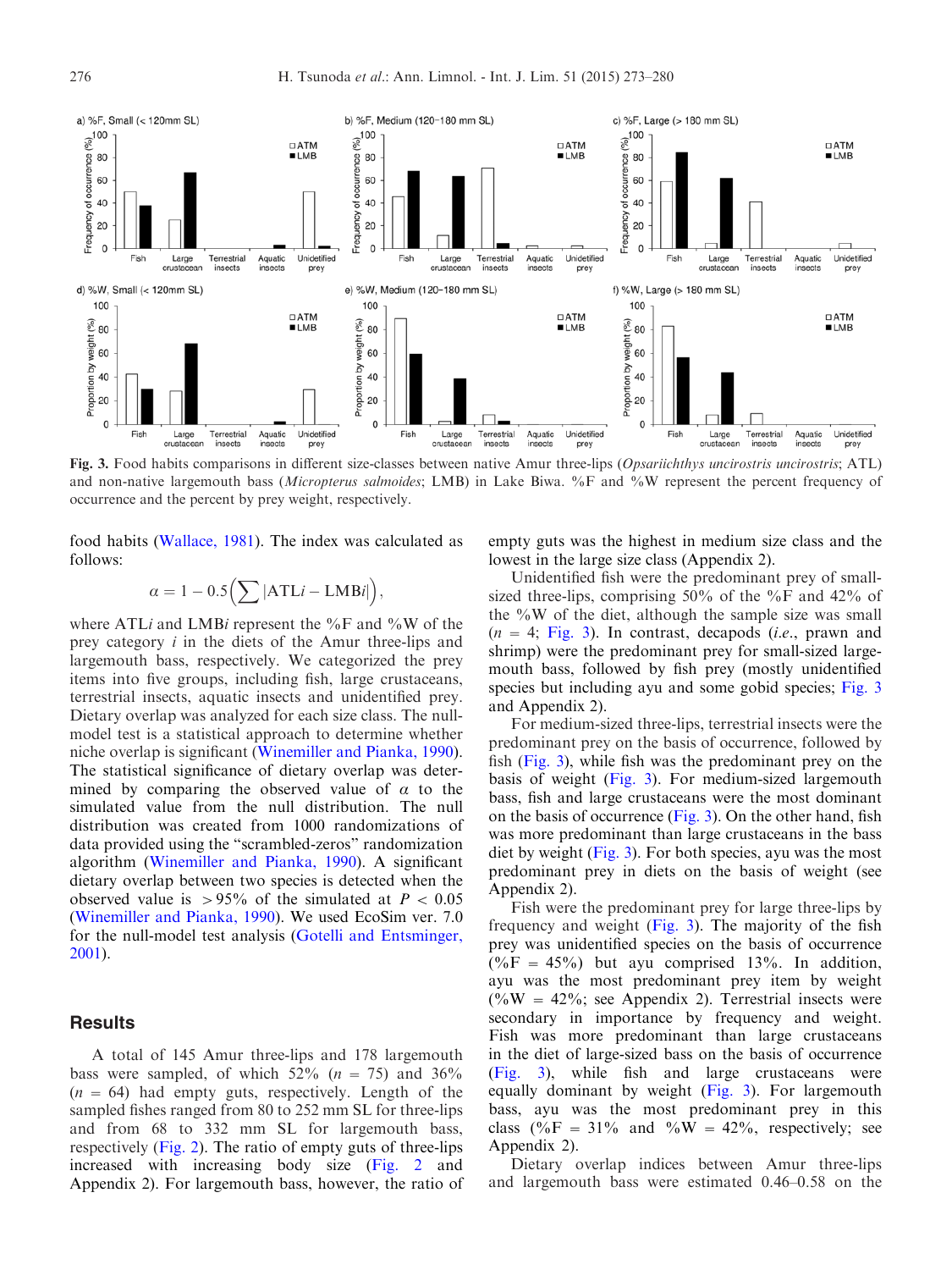| Body-size class      | Diet index* | Schoener's index |                | Null-model test |
|----------------------|-------------|------------------|----------------|-----------------|
|                      |             | Observed         | Simulated (SD) |                 |
| $< 120$ mm $SL^{**}$ | $\%$ F      | 0.563            | 0.412(0.021)   | 0.290           |
|                      | $\%W$       | 0.579            | 0.395(0.017)   | 0.204           |
| $120 - 180$ mm SL    | $\%$ F      | 0.464            | 0.414(0.028)   | 0.425           |
|                      | $\%W$       | 0.641            | 0.249(0.028)   | 0.060           |
| $>180$ mm SL         | $\%$ F      | 0.583            | 0.378(0.030)   | 0.102           |

%W 0.646 0.263 (0.026) 0.097

Table 1. The dietary overlap index between native Amur three-lips (Opsariichthys uncirostris uncirostris) and non-native largemouth bass (Micropterus salmoides) in Lake Biwa.

 $*$ %F, the percentage frequency of occurrence; %W, the percentage of prey weight.

\*\*Standard length.

basis of occurrence  $(i.e., \frac{9}{6})$  and 0.58–0.65 on the basis of weight (i.e.,  $\sqrt[6]{w}$ ). Based on the null-model test, however, there were no significant dietary overlaps between three-lips and largemouth bass within each size class (Table 1).

### **Discussion**

#### Potential resource competition

Our results show that the food habits of the Amur three-lips were different from sympatric, non-native largemouth bass, although both species mainly preyed on fish preys. These dietary differences between the two species may be a result of differences in feeding behavior because three-lips are predominately mobile predators [\(Tanaka,](#page-7-0) [2001](#page-7-0)), whereas largemouth bass switch between ambush and mobile predation [\(Savino and Stein, 1982](#page-7-0)). This was reflected in the results of gut contents analysis, as three-lips mainly foraged on nektonic minnows, such as ayu, and suspended terrestrial insects, whereas largemouth bass preyed on benthic prey, such as large crustaceans and gobids relatively larger amounts and more frequently. Similar results were observed in Lake Kawaguchi, central Japan, where non-indigenous Amur three-lips forage for fish and terrestrial insects, and sympatric non-native largemouth bass mainly forage for prawns [\(Urano](#page-7-0) et al., [2014](#page-7-0)).

As the three-lips and largemouth bass have similar diets (i.e., mainly forage on ayu, cypinids and gobids) in allopatric environments in Japan (three-lips, [Tanaka,](#page-7-0) [1964](#page-7-0); Kurita et al[., 2008;](#page-6-0) [Sano, 2012](#page-7-0); largemouth bass, [Azuma and Motomura, 1998;](#page-5-0) [Yodo and Kimura, 1998;](#page-7-0) Kuge et al[., 2004;](#page-6-0) [Tsunoda](#page-7-0) et al., 2009; [Sugiura and](#page-7-0) [Taguchi, 2011;](#page-7-0) [Taguchi](#page-7-0) et al., 2014), their food niches could overlap. Thus, food resource competition between the two species has been a concern where they are sympatric [\(MOE, 2010\)](#page-6-0). However, our results show no significant dietary overlap between three-lips and largemouth bass in Lake Biwa, indicating little direct competition for food resources between the two species. Food resource partitioning has often been observed among sympatric piscivorous fish [\(Winemiller, 1989;](#page-7-0)

Liao et al[., 2002](#page-6-0); [Wheeler and Allen, 2003](#page-7-0); [Pelicice and](#page-7-0) [Agostinho, 2005](#page-7-0); [Wuellner](#page-7-0) et al., 2010; [Walker](#page-7-0) et al., [2013\)](#page-7-0) and it can reduce direct interspecific competition for food ([Winemiller, 1989](#page-7-0)). In addition, [Ross \(1986\)](#page-7-0) suggested that food resource partitioning may be more important in structuring fish assemblages than habitat segregation. Resource partitioning between native and non-native species may contribute to the persistence of the native species after invasion by a non-native competitor. [Bacheler](#page-5-0) et al. (2004) suggested that local extinction of the native bigmouth sleeper (Gobiomorus dormitor Lacepède, 1800) in some Puerto Rican reservoirs may have been caused by competition with non-native largemouth bass because the food niche overlapped significantly between the two species. In contrast, native lake trout (Salvelinus namaycush Walbaum, 1792) in some Canadian lakes coexist with competitive, non-native smallmouth bass (Micropterus dolomieu Lacepède, 1802) and rock bass (Ambloplites rupestris Rafinesque, 1817), due to a shift from foraging on littoral fish (e.g., cyprinids) to foraging on pelagic fish (e.g., cisco, Coregonus sp. or alewife, Alosa pseudoharengus Wilson, 1811) or zooplankton [\(Vander](#page-7-0) [Zanden](#page-7-0) et al., 1999; Lepak et al[., 2006;](#page-6-0) [Morbey](#page-6-0) et al., [2007\)](#page-6-0). Thus, the food differences between the two species may enable three-lips to coexist with competitive largemouth bass in Lake Biwa.

### Changes in the diet of Lake Biwa three-lips after introduction by largemouth bass

The prey of Amur three-lips in Lake Biwa before introduction of largemouth bass (ca. 50 years ago) included ayu, gobid (Rhinogobius sp.), and cyprinid (e.g., Gnathopogon caerulescens Sauvage, 1883) species between summer to autumn ([Tanaka, 1964\)](#page-7-0). The sampling sites (i.e., littoral zone) and the methods of gut content analysis (i.e., the percent frequency of occurrence and the percent by weight) were common between the two studies, while the sampling method of the present study (angling and cast netting) was different from the previous one (beach seines; [Tanaka, 1964\)](#page-7-0). Thus, we can compare the results of the gut content analysis between the two studies. Although we found that all body-size classes of the three-lips remained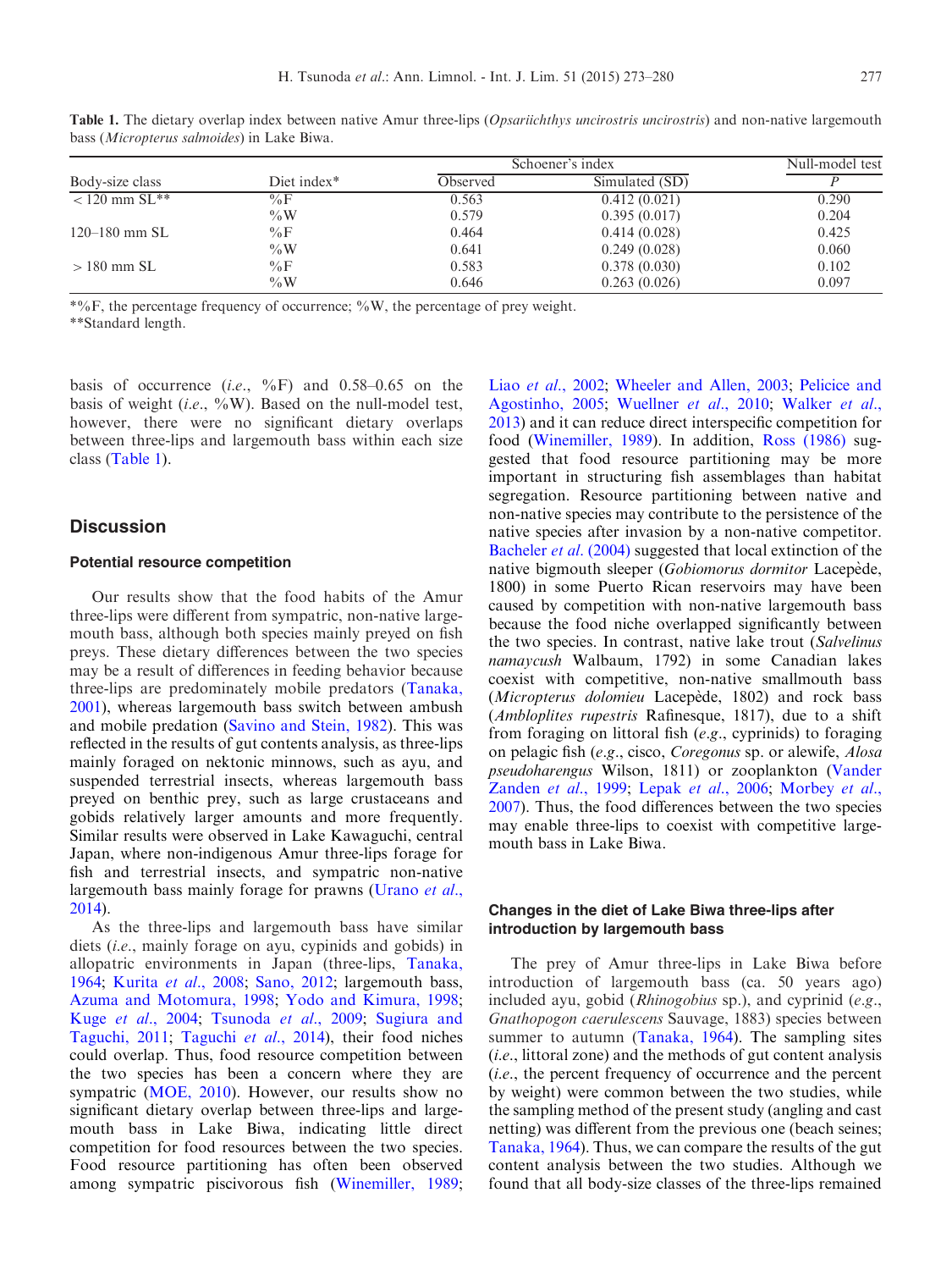<span id="page-5-0"></span>mainly piscivorous, prey composition differed from that reported previously [\(Tanaka, 1964\)](#page-7-0), particularly in the decline/disappearance of gobids and cyprinids in the diet of the three-lips.

We speculate that food habits changes in the three-lips was mainly caused by changes in the Lake Biwa fish fauna over the last five decades due to human activities, as human activities have greatly altered the lake environment and affected the biodiversity in Lake Biwa ([Kawanabe](#page-6-0) et al[., 2012\)](#page-6-0). The number and abundance of some indigenous Lake Biwa fish species have declined because of overfishing (1969–1991), alteration/destruction of reed zones and littoral areas, i.e., lacustrine fish habitat (by the "Lake Biwa Comprehensive Development Program", 1972–1997), and invasion by non-native fish species (since the late 1980s) ([Maehata, 2012](#page-6-0); [Nakai, 2012\)](#page-6-0). Indeed, a declining trend in the total annual catch *(i.e., an indicator* of abundance; [Nakai, 1999](#page-6-0)) of some species has been reported, e.g., Carassius sp., G. caerulescens and Gymnogobius isaza Tanaka, 1916 (see Appendix 1 in electronic-only material), and these species were found to be mainly preyed on by three-lips in a previous study ([Tanaka, 1964\)](#page-7-0).

It also suggested that irruption of largemouth bass may be the main cause for the decline in Lake Biwa fishes, particularly in littoral cyprinid and gobid species [\(Nakai](#page-6-0) [and Hamabata, 2002\)](#page-6-0) because those species are susceptible to the predatory impact of bass [\(Jackson](#page-6-0) et al., 2001; [Maezono and Miyashita, 2003](#page-6-0); [Yonekura](#page-7-0) et al., 2004; [Tsunoda](#page-7-0) et al., 2010; [Tsunoda and Mitsuo, 2012](#page-7-0)). In fact, 12 cyprinid species have disappeared, and the populations of eight cyprinid and one gobid species have declined for about 10 years after irruption of largemouth bass in the southern part of Lake Biwa [\(Maehata, 1993\)](#page-6-0). We speculate that changes in the fish fauna due to irruption of the bass may affect prey availability, resulting in dietary changes by the three-lips before and after the Lake Biwa bass introduction. This assumption is consistent with the results of some studies reporting that reductions in fish prey abundance by the predatory impact of invading smallmouth bass and/or rock bass altered the food habits of native lake trout and facilitated dietary shifts to predominately zooplankton in several Canadian lakes ([Vander Zanden](#page-7-0) et al., 1999; Lepak et al[., 2006](#page-6-0)). Further study using stable isotope analysis is recommended to help clarify the dietary shift of three-lips due to the effects of largemouth bass introduction on prey availability in Lake Biwa. The stable isotope analysis method is appropriate to help understand food web changes and interactions among populations over long periods [\(Vander Zanden](#page-7-0) et al., [1999](#page-7-0); [Galster](#page-6-0) et al., 2012; Guzzo et al[., 2013\)](#page-6-0). In addition, trophic niche shifts in native predator caused by invasion of non-native competitors also affected fitness or fitnessrelated factors (e.g., fecundity, growth and survival) of the native species [\(Vander Zanden](#page-7-0) et al., 1999), indicating that negative (indirect) effects of the non-native competitor were persistent. We also suggest further study and monitoring on fitness or the related factors of the threelips in Lake Biwa.

# **Conclusion**

Our results indicate little food competition between native Amur three-lips and non-native largemouth bass in Lake Biwa but these differences may be related to a shift in food habits of Amur three-lips after largemouth bass were introduced. Further study is recommended to understand the mechanism of the effects of reduction in the prey fish availability on the three-lips, such as archival specimens analyzed with a stable isotope (e.g., Okuda et al[., 2012\)](#page-7-0). In addition, previous studies suggest that reducing suitable prey by introducing competitive predators can affect body condition, growth and reproduction of native predators ([Vander Zanden](#page-7-0) et al., 1999; [Lepak](#page-6-0) et al., [2006\)](#page-6-0). Ontogenetic dietary shifts from planktivory to piscivory are important for growth of young three-lips, and gobids (e.g., Rhinogobius sp.) were the most predominant food for them before the Lake Biwa bass invasion ([Tanaka, 1964\)](#page-7-0). As mentioned above, gobids are susceptible to bass invasion (e.g., [Maezono and Miyashita, 2003](#page-6-0); [Tsunoda](#page-7-0) et al., 2010), and our results indicated a reduction in gobids in the diet of young three-lips, compared with that reported previously ([Tanaka, 1964](#page-7-0)). We suggest that both direct predation on juveniles and reduction in preferable prey availability by largemouth bass on growth and survival of young three-lips need to be evaluated in a further study. The Lake Biwa three-lips is not only an endangered species but also an important fishery resource for local traditional food culture [\(Fujioka and Maehata,](#page-6-0) [2012\)](#page-6-0). Therefore, future studies will contribute to the planning and development of countermeasures for competitive non-native bass to conserve the three-lips population as a sustainable resource.

Acknowledgements. We are grateful to students of Tokyo University of Agriculture and Technology for their field assistance. We also thank Dr Munemitsu Akasaka for fruitful comments on a draft of this manuscript and Dr Masahiro Nakajima for his cooperation. This study was partly supported by SUMASUI Nature Conservation Foundation 2013 (to UT) and JSPS KAKENHI Grant Number 25740049 (to HT).

# **References**

- Alcaraz C., Vila-Gispert A. and Garcia-Berthou E., 2005. Profiling invasive fish species: the importance of phylogeny and human use. Divers. Distrib., 11, 289–298.
- Azuma M. and Motomura Y., 1998. Feeding habits of largemouth bass in a non-native environment: the case of a small lake with bluegill in Japan. Environ. Biol. Fish., 52, 379–389.
- Bacheler N.M., Neal J.W. and Noble R.L., 2004. Diet overlap between native bigmouth sleepers (Gobiomorus dormitor) and introduced predatory fishes in a Puerto Rico reservoir. Ecol. Freshw. Fish, 13, 111–118.
- Clavero M. and Garcia-Berthou E., 2005. Invasive species are a leading cause of animal extinctions. Trends Ecol. Evol., 20, 110.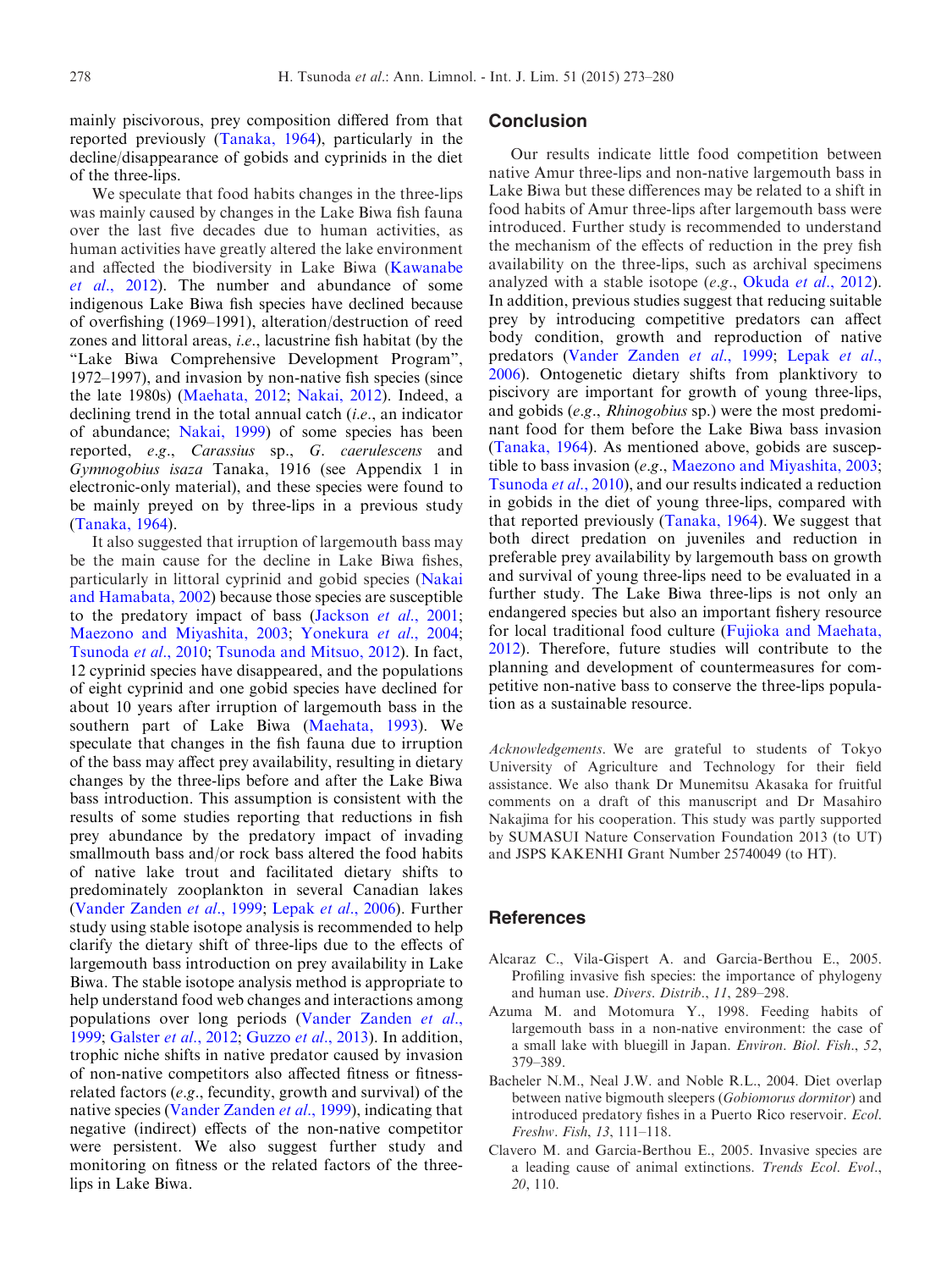- <span id="page-6-0"></span>Eby L.A., Roach W.J., Crowder L.B. and Stanford J.A., 2006. Effects of stocking-up freshwater food webs. Trends Ecol. Evol., 21, 576–584.
- Fujioka Y. and Maehata M., 2012. Various fishing methods developed in and around Lake Biwa. In: Kawanabe H., Nishino M. and Maehata M. (eds.), Lake Biwa: Interactions between Nature and People, Springer, Tokyo, 317–326.
- Galster B.J., Wuellner M.R. and Graeb B.D.S., 2012. Walleye Sander vitreus and smallmouth bass Micropterus dolomieu interactions: an historic stable-isotpe analysis approach. J. Fish Biol., 81, 135–147.
- Garcia-Berthou E., 2002. Ontogenetic diet shifts and interrupted piscivory in introduced largemouth bass (Micropterus salmoides). Int. Rev. Hydrobiol., 87, 353–363.
- Godinho F.N., Ferreira M.T. and Cortes R.V. 1997. The environmental basis of diet variation in pumpkinseed sunfish, Lepomis gibbonus, and largemouth bass, Micropterus salmoides, along an Iberian river basin. Environ. Biol. Fish., 50, 105–115.
- Gotelli N.J. and Entsminger G.L., 2001. EcoSim: null models software for ecology Version 7.0. Acquired Intelligence Inc. and Kesey-Bear. Accessed online at 26 March 2014, http:// homepages.together.net/ $\sim$  gentsmin/ecosim.htm.
- Gratwicke B. and Marshall B.E., 2001. The relationship between the exotic predators Micopterus salmoides and Serranochromis robustus and native stream fishes in Zimbabwe. J. Fish Biol., 58, 68–75.
- Guzzo M.M., Haffner G.D., Legler N.D., Rush S.A. and Fisk A.T., 2013. Fifty years later: trophic ecology and niche overlap of a native and non-indigenous fish species in the western basin of Lake Erie. Biol. Invasions, 15, 1695–1711.
- Imamura A., 2014. A detailed assessment of the distribution of Opsariichthys uncirostris uncirostris along the shoreline of Lake Biwa (in Japanese with English summary). Jpn. J. Conserv. Ecol., 19, 151–158.
- Jackson D.A., 2002. Ecological effects of Micropterus introductions: the dark side of black bass. In: Phillip D.P. and Ridgway M.S. (eds.), Black Bass: Ecology, Conservation, and Management, American Fisheries Society, Bethesda, MD, 221–232.
- Jackson D.A., Peres-Neto P.R. and Olden J.D., 2001. What controls who is where in freshwater fish communities – the roles of biotic, abiotic, and spatial factors. Can. J. Fish. Aquat. Sci., 58, 157–170.
- Jang M.H., Joo G.J. and Lucas M.C., 2006. Diet of introduced largemouth bass in Korean rivers and potential interactions with native fishes. Ecol. Freshw. Fish, 15, 315–320.
- Kawanabe H., Nishino M. and Maehata M., 2012. Lake Biwa: Interactions between Nature and People, Springer, Tokyo, 744 p.
- Kiryu T., 1992. Distribution and habitats (in Japanese). In: National Federation of Inlandwater Cooperatives (ed.), The Review of Exotic Largemouth Bass Micropterus salmoides and Bluegill Lepomis macrochirus, Fisheries Agency, Tokyo, 20–27.
- Kuge T., Nobusawa K. and Maita M., 2004. Abundance and feeding habits of largemouth bass Micropterus salmoides in Haruna Lake, Gunma prefecture, Japan (in Japanese with English summary). Suisanzoshoku, 52, 73–80.
- Kurita Y., Nakajima J., Kaneto J. and Onikura N., 2008. Analysis of the gut contents of the internal exotic fish species

Opsariichthys uncirostris uncirostris in the Futatsugawa River, Kyushu Island, Japan. J. Fac. Agric. Kyushu Univ., 53, 429–433.

- Lepak J.M., Kraft C.E. and Weidel B.C., 2006. Rapid food web recovery in response to removal of an introduced apex predator. Can. J. Fish. Aquat. Sci., 63, 569–575.
- Liao H., Pierce C.L. and Larscheid J.G., 2002. Diet dynamics of the adult piscivorous fish community in Spirit Lake, Iowa, USA. Ecol. Freshw. Fish, 11, 178–189.
- Lorenzoni M., Corboli M., Dorr A.J.M., Giovinazzo G., Selvi S. and Mearelli M., 2002. Diets of Micropterus salmoies Lac. and Esox lucius L. in Lake Trasimeno (Umbria, Italy) and their diet overlap. Bull. Fr. Pêche Piscic., 365/366, 537–547.
- Maehata M., 1993. Trend in fish fauna around the Biwako Bunkakan (the south basin) (in Japanese). Ann. Rep. Biwako Bunkakan, 11, 43–49.
- Maehata M., 2012. Characteristics of the ichthyofauna of Lake Biwa, with special reference to its long-term changes. In: Kawanabe H., Nishino M. and Maehata M., (eds.), Lake Biwa: Interactions between Nature and People, Springer, Tokyo, 119–122.
- Maezono Y. and Miyashita T., 2003. Community-level impacts induced by introduced largemouth bass and bluegill in farm ponds in Japan. Biol. Conserv., 109, 111–121.
- Maezono Y., Kobayashi R., Kusahara M. and Miyashita T., 2005. Direct and indirect effects of exotic bass and bluegill on exotic and native organisms in farm ponds. Ecol. Appl., 15, 638–650.
- Ministry of the Environment (MOE), 2010. Appendix of the Red List Revised Edition: Brackish and Freshwater Fishes (in Japanese). Ministry of the Environment, Tokyo, 78 p.
- Morbey Y.E., Vascotto K. and Shuter B.J., 2007. Dynamics of piscivory by lake trout following a smallmouth bass invasion: a historical reconstruction. Trans. Am. Fish. Soc., 136, 477–483.
- Moyle P.B. and Marchetti M.P., 2006. Predicting invasion success: freshwater fishes in California as a model. Bioscience, 56, 515–524.
- Nakai K., 1999. Recent faunal changes in Lake Biwa, with particular reference to the bass fishing boom in Japan. In: Kawanabe H., Coulter G.W. and Roosevelt A.C. (eds.), Ancient Lakes: their Cultural and Biological Diversity, Kenobi Productions, Ghent, 189–202.
- Nakai K., 2012. Regulations and control of invasive nonindigenous species. In: Kawanabe H., Nishino M. and Maehata M. (eds.), Lake Biwa: Interactions between Nature and People, Springer, Tokyo, 477–484.
- Nakai K. and Hamabata E., 2002. Lake Biwa (in Japanese). In: Ecological Society of Japan (ed.), Hanbook of Alien Species in Japan, Chijin-Shokan, Tokyo, 265–268.
- Nakamura M., 1992. Interspecific interactions (in Japanese). In: National Federation of Inlandwater Cooperatives (ed.), The Review of Exotic Largemouth Bass Micropterus salmoides and Bluegill Lepomis macrochirus, Fisheries Agency, Tokyo, 62–69.
- Natsumeda T., Takamura N., Nakagawa M., Kadono Y., Tanaka T. and Mitsuhashi H. 2015. Environmental and biotic characteristics to discriminate farm ponds with and without exotic largemouth bass and bluegill in western Japan. Limnology, 16, 139–148.